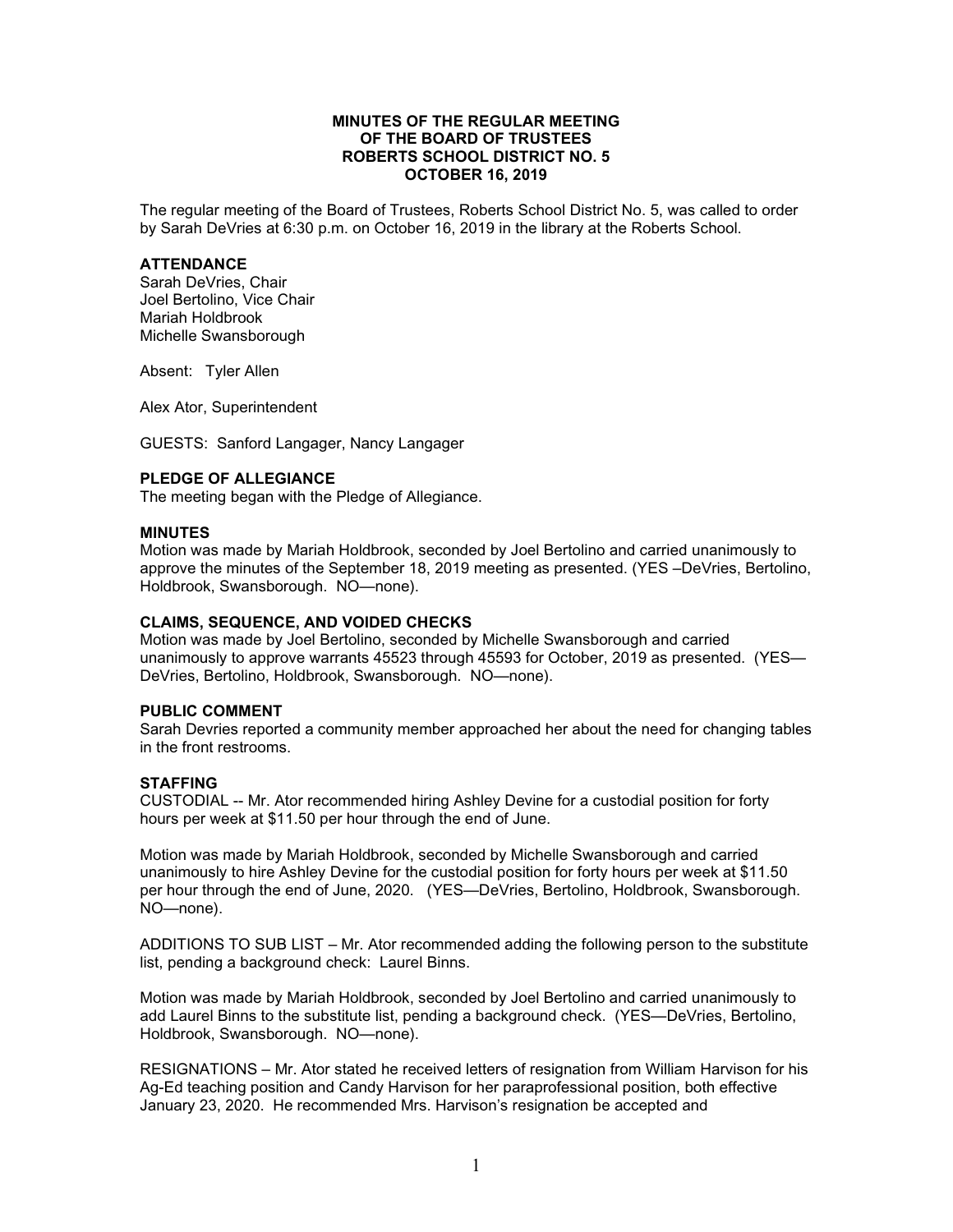Mr. Harvison's be referred to committee.

Motion was made by Joel Bertolino, seconded by Mariah Holdbrook and carried unanimously to accept the letter of resignation from Candy Harvison from her paraprofessional position effective January 23, 2020. (YES—DeVries, Bertolino, Holdbrook, Swansborough. NO—none).

Ms. DeVries tabled Mr. Harvison's resignation to committee.

#### **NEW BUSINESS**

RATIFICATION OF CONTRACTS – Mr. Ator recommended ratification of contracts offered in September, 2019.

Motion was made by Michelle Swansborough, seconded by Joel Bertolino and carried unanimously to ratify contracts offered in September. (YES—DeVries, Bertolino, Holdbrook, Swansborough. NO—none).

HIGH SCHOOL BOYS BASKETBALL – JV SEASON –Mr. Ator stated with the low number of boys interested in playing high school basketball, it may be better to pursue playing a JV schedule this year. After lengthy discussion as to whether or not this is the right choice, the final consensus was this is the best opportunity for the students involved.

Motion was made by Joel Bertolino, seconded by Michelle Swansborough and carried unanimously to direct the administration to pursue a JV season of 8 to 12 games for the high school boys' basketball team. (YES—DeVries, Bertolino, Holdbrook, Swansborough. NO—none).

NEGOTIATION TIMELINES – Sarah DeVries appointed Mariah Holdbrook and Michelle Swansborough to a committee to negotiate with the certified staff. Mr. Ator stated the timeline for the first meeting is early November, possibly November 6.

## **OLD BUSINESS**

NONE

## **POLICY UPDATES AND REVIEW**

POLICY 3417 – COMMUNICABLE DISEASES – Mr. Ator presented Policy 3417, Communicable Diseases, for approval on third and final reading (see attached).

Motion was made by Mariah Holdbrook, seconded by Michelle Swansborough and carried unanimously to approve Policy 3417, Communicable Diseases, on third and final reading. (YES—DeVries, Bertolino, Holdbrook, Swansborough. NO—none).

## **SUPERINTENDENT REPORT**

LITERACY REPORT – Mr. Ator reported the MCLP leadership team attended the fall conference in Helena at the beginning of the month. He stated the preschool program is starting up and the leadership team feels it needs more consistent staffing to be successful so are looking at having a staff member there as a trainer for the parent volunteers.

ACTIVITIES REPORT – Mr. Ator stated the 4-8 grades volleyball season is over and the basketball season has begun. He reported the high school volleyball team is currently in second place in the conference and will play in the district tournament at the end of the month.

The Red Lodge-Roberts-Belfry football team is ranked number 3 with a 6-0 record. The elementary football season is over.

High School Cross Country will be going to State Cross Country in Great Falls on October 25. The junior high season is over with both boys having a good year.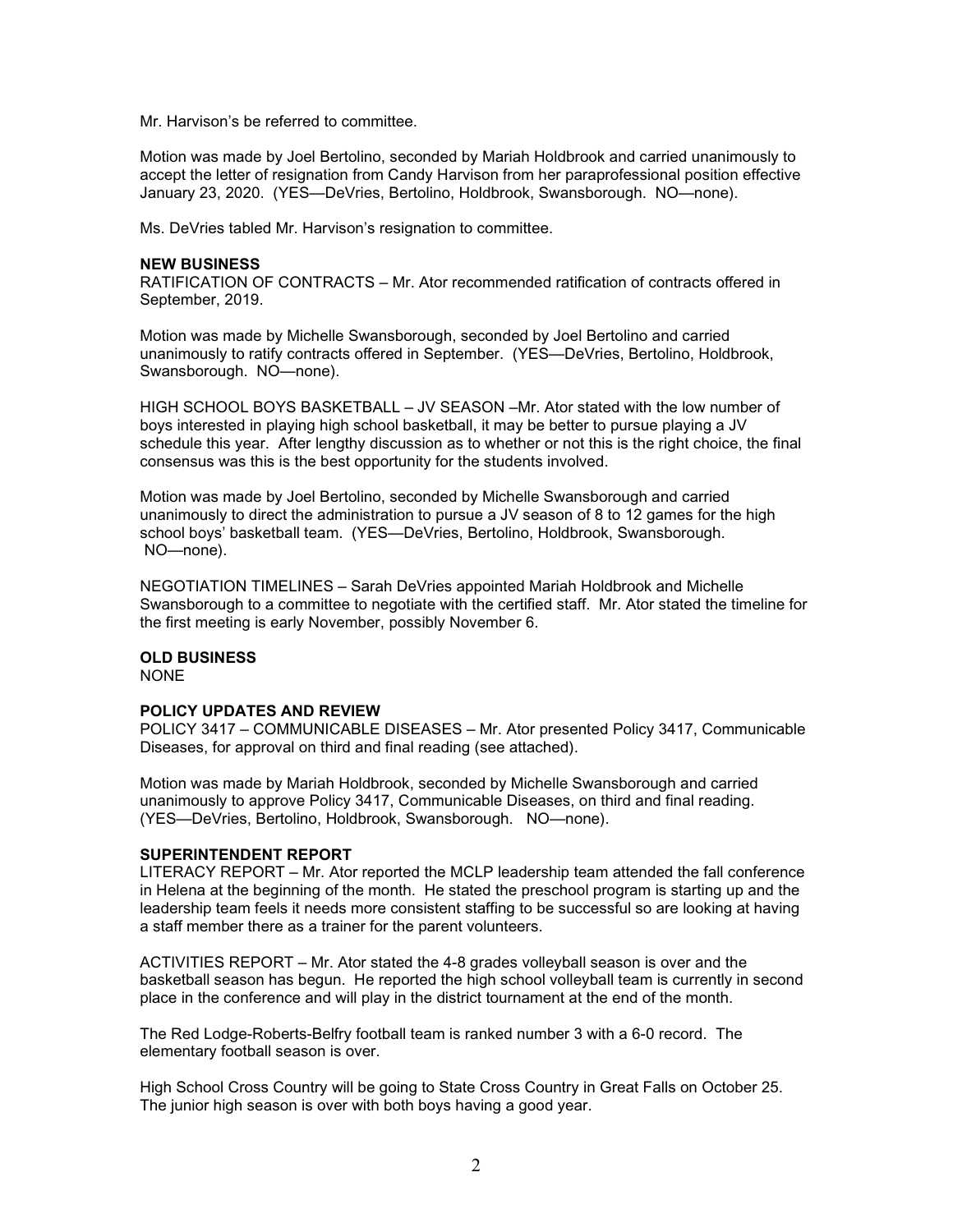BPA is preparing for the regional competition in December and has taken over the RPPA calendar this year.

DISCUSSION ON DONATIONS – Mr. Ator stated discussion of donations is continuing.

NEXT MEETING DATES – Mr. Ator stated meeting dates for the next three months are November 20, December 18 unless the winter concert is on that date, and January 15.

SUPERINTENDENT'S SCHEDULE – Mr. Ator reviewed his schedule for the rest of October and November.

\_\_\_\_\_\_\_\_\_\_\_\_\_\_\_\_\_\_\_\_\_\_\_\_\_\_\_\_\_\_\_\_\_\_ \_\_\_\_\_\_\_\_\_\_\_\_\_\_\_\_\_\_\_\_\_\_\_\_\_\_\_\_

## **ADJOURNMENT**

Ms. DeVries called for adjournment at 7:34 p.m.

Board Vice Chair **District Clerk**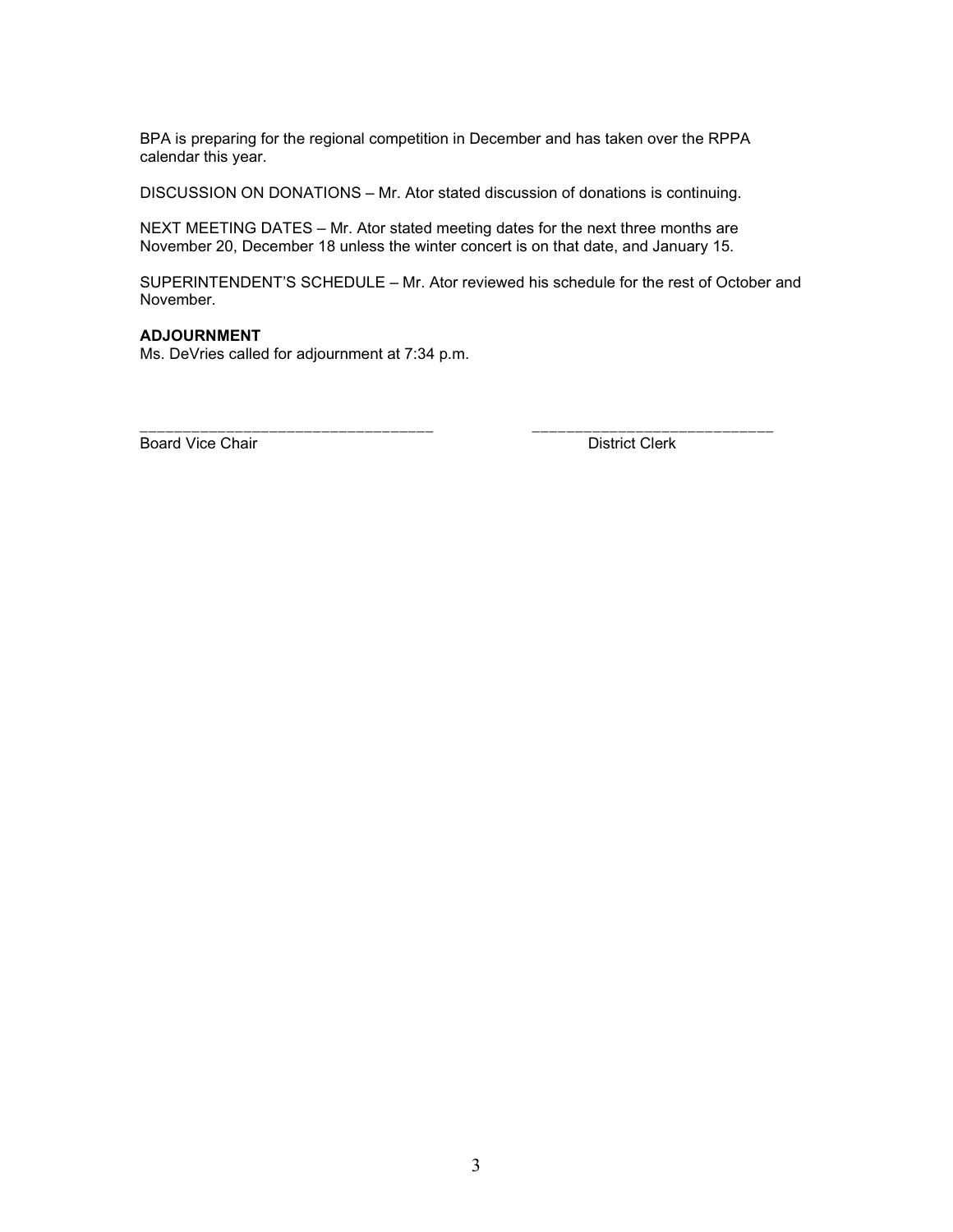# **Roberts School District STUDENTS/STAFF/VISITOR**

Communicable Diseases

*Note: For purposes of this policy, the term "communicable disease" refers to the diseases identified in 37.114.203, ARM, Reportable Diseases, with the exception of common colds and flu.*

In all proceedings related to this policy, the District will respect a student's right to privacy.

Although the District is required to provide educational services to all school-age children who reside within its boundaries, it may deny attendance at school to any child diagnosed as having a communicable disease that could make a child's attendance harmful to the welfare of other students. The District also may deny attendance to a child with suppressed immunity in order to protect the welfare of that child when others in a school have an infectious disease, which, although not normally life threatening, could be life threatening to a child with suppressed immunity.

The Board recognizes that communicable diseases that may afflict students range from common childhood diseases, acute and short-term in nature, to chronic, life-threatening diseases such as human immunodeficiency virus (HIV) infection. The District will rely on advice of the public health and medical communities in assessing the risk of transmission of various communicable diseases to determine how best to protect the health of both students and staff.

The District will manage common communicable diseases in accordance with Montana Department of Public Health and Human Services guidelines and communicable diseases control rules. The District may temporarily exclude from school attendance a student who exhibits symptoms of a communicable disease that is readily transmitted in a school setting.

## **Exclusion Criteria for Children Who Are Ill**

According to the American Academy of Pediatrics, when a child becomes ill but does not require

immediate medical help, a determination must be made about whether the child should be sent

home. Most illnesses do not require exclusion. The designated staff member should determine

whether the child's illness meets the following criteria for exclusion:

- Prevents the child from participating comfortably in activities as determined by staff members of the school.
- Results in a need for care that is greater than staff members can provide without compromising the health and safety of other children.
- Poses a risk of spreading harmful disease to others, or is on the list of specific conditions requiring exclusion.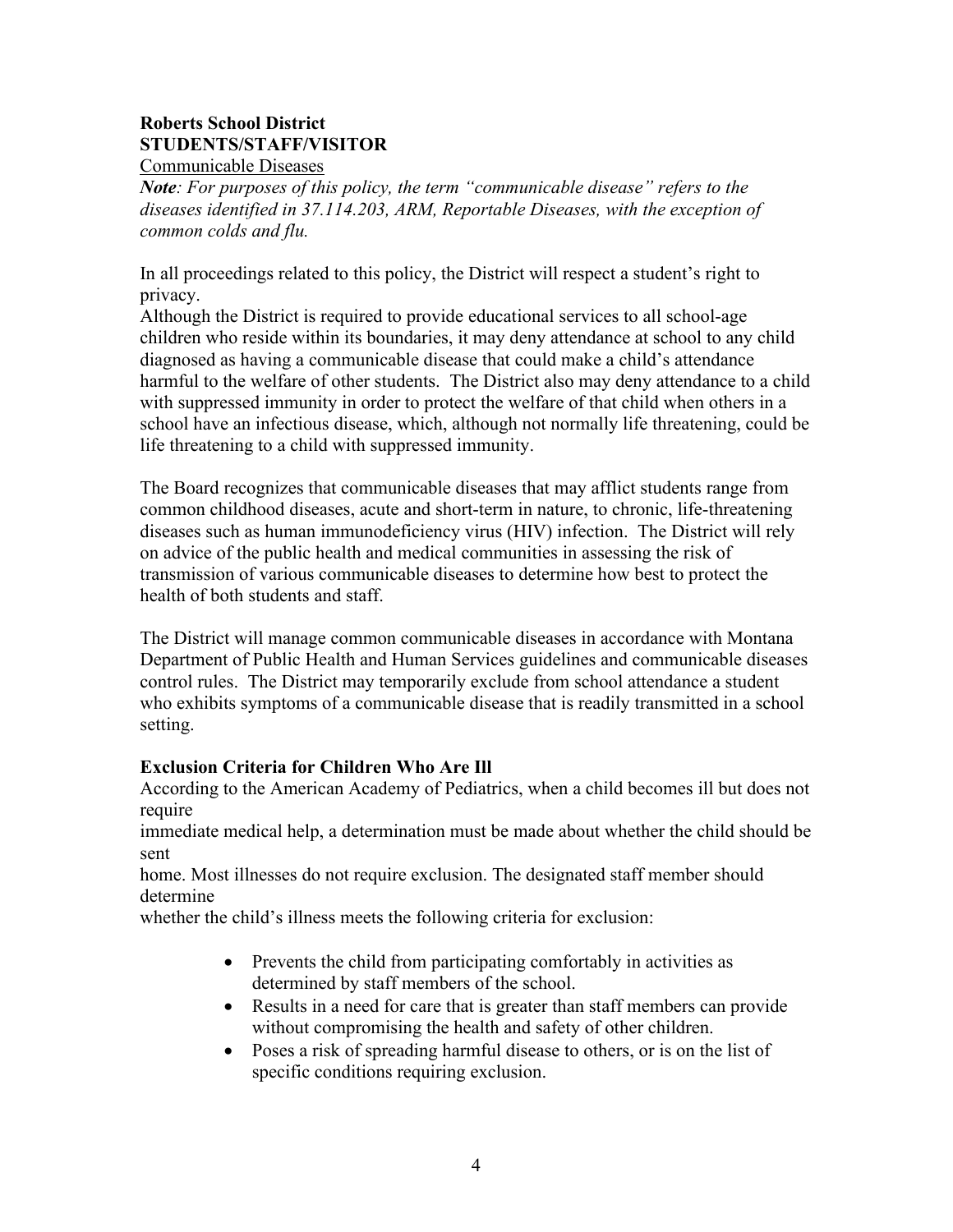If any of these criteria are met, the child should be excluded, regardless of the type of illness, unless a health professional determines the child's condition does not require exclusion. (Communicable Disease: A guide for Schools in Montana)

Students who complain of illness at school may be referred responsible person designated by the Board and may be sent home as soon as a parent or person designated on a student's emergency medical authorization form has been notified. The District reserves the right to require a statement from a student's primary care provider authorizing a student's return to school.

When information is received by a staff member or a volunteer that a student is afflicted with a serious communicable disease, the staff member or volunteer will promptly notify a responsible person designated by the Board to determine appropriate measures to be taken to protect student and staff health and safety. A responsible person designated by the Board, after consultation with and on advice of public health officials, will determine which additional staff members, if any, have need to know of the affected student's condition.

Only those persons with direct responsibility for the care of a student or for determining appropriate educational accommodation will be informed of the specific nature of a condition, if it is determined that such individuals need to know this information.

The District may notify parents of other children attending a school that their children have been exposed to a communicable disease without identifying the particular student who has the disease.

The District will manage common communicable diseases in accordance with Montana Department of Public Health and Human Services guidelines and communicable diseases control rules. The District may temporarily exclude from school attendance a staff member or visitor who exhibits symptoms of a communicable disease that is readily transmitted in a school setting.

## **Exclusion Requirements for Staff Who Are Ill**

Staff members who are diagnosed with certain illnesses may be required to be excluded from the school until they are no longer infectious. Illnesses such as the common cold and other minor respiratory infections are not generally of concern, and exclusion is not necessary. However, staff members diagnosed with diseases such as pertussis (whooping cough) would be required to be excluded by the local health officer. The designated staff member should determine whether the staff/visitor's illness meets the following criteria for exclusion:

- Prevents the staff/visitor from participating comfortably in activities as determined by staff members of the school.
- Poses a risk of spreading harmful disease to others, or is on the list of specific conditions requiring exclusion.